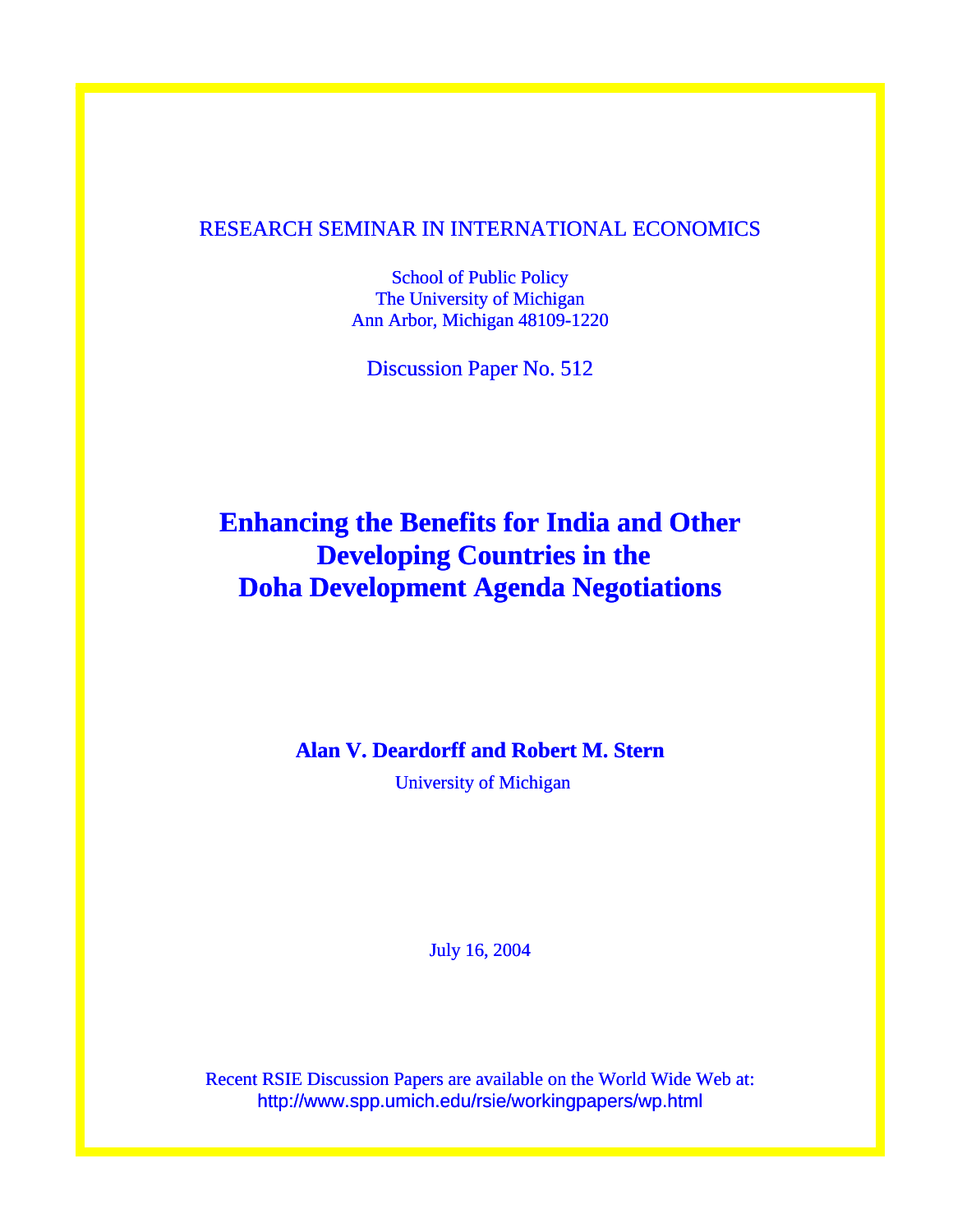#### **Enhancing the Benefits for India and Other Developing Countries in the Doha Development Agenda Negotiations**

**Alan V. Deardorff and Robert M. Stern University of Michigan** 

For presentation at conference, "The WTO and India: Issues and Negotiating Strategies," Cotton College, Guwahati (Assam), India, August 11-12, 2004

July 16, 2004

Address correspondence to:

Robert M. Stern Department of Economics University of Michigan Ann Arbor, MI 48109-1220 U.S.A.

Telephone: 734-764-2373 Fax: 810-277-4102<br>E-mail: mstern@umic [rmstern@umich.edu](mailto:rmstern@umich.edu)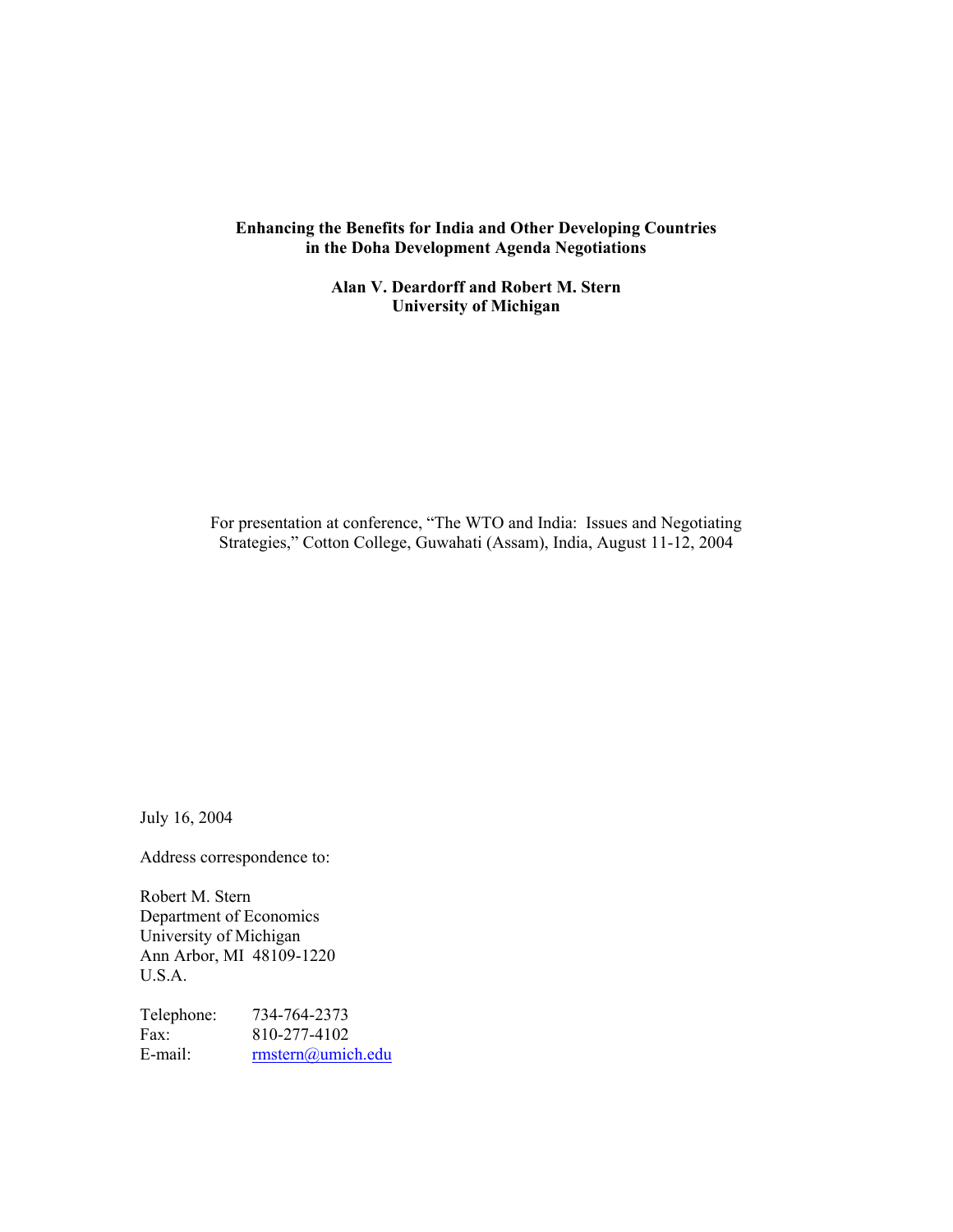#### **Enhancing the Benefits for India and Other Developing Countries in the Doha Development Agenda Negotiations**

#### **Alan V. Deardorff and Robert M. Stern University of Michigan**

#### **Abstract**

The Doha Round of multilateral trade negotiations in the World Trade Organization (WTO) has been billed from the start as the "Doha Development Agenda," with the promise in the Doha Ministerial Declaration to "place [developing countries'] needs and interests at the heart of the Work Programme adopted in this Declaration." The reason for this emphasis was in part the perception that previous rounds had neglected the interests of developing countries or, in the case of the Uruguay Round, had brought developing countries on board with promises that were misleading or not likely to be kept. The collapse of the September 2003 Cancun Ministerial Meeting reinforced the need to address the interests of developing countries, and recent agreements reached at the WTO in Geneva suggest that the Doha negotiations may now be on track. What is now important to emphasize, as the negotiations get under way, is to follow through with actions that are designed to fulfill the special needs of developing countries and to address their problems in implementing these actions.

In our paper we lay out what we believe to be the most important actions that could be taken in the Doha Round for the benefit of developing countries, including India. We base these suggestions primarily on the understanding of the economics of international trade that has been developed over the last two centuries and is widely taught in the universities of the world, and also on the research in recent years dealing with specific aspects of trade negotiations in general and of the Doha Round in particular. With regard to the interests of developing countries generally, we provide recommendations for WTO decision-making, agricultural policies, market access, intellectual property, services, the Singapore issues, technical assistance, and special treatment. Each of these recommendations is accompanied by brief arguments in support. The paper then goes on to review several more specific policy and negotiating recommendations focused on India.

It is essential that India and other developing countries participate actively and constructively in the Doha negotiations to further their own interests. They cannot rely on the best-intentioned developed countries to do this for them, since the developed countries will inevitably find themselves making compromises in favor of their own interests and in response to powerful pressures from their domestic constituents. Many developing countries are at a disadvantage in the negotiating process, due to their resource limitations, and in many cases due also to their inexperience in negotiations. Offsetting these disadvantages, however, are their large numbers and the compelling case that can be made for meeting their needs. What the developing countries need is leadership and cooperation, which India is well suited to provide. What is also needed is a willingness to listen and be flexible on the part of their developed country counterparts.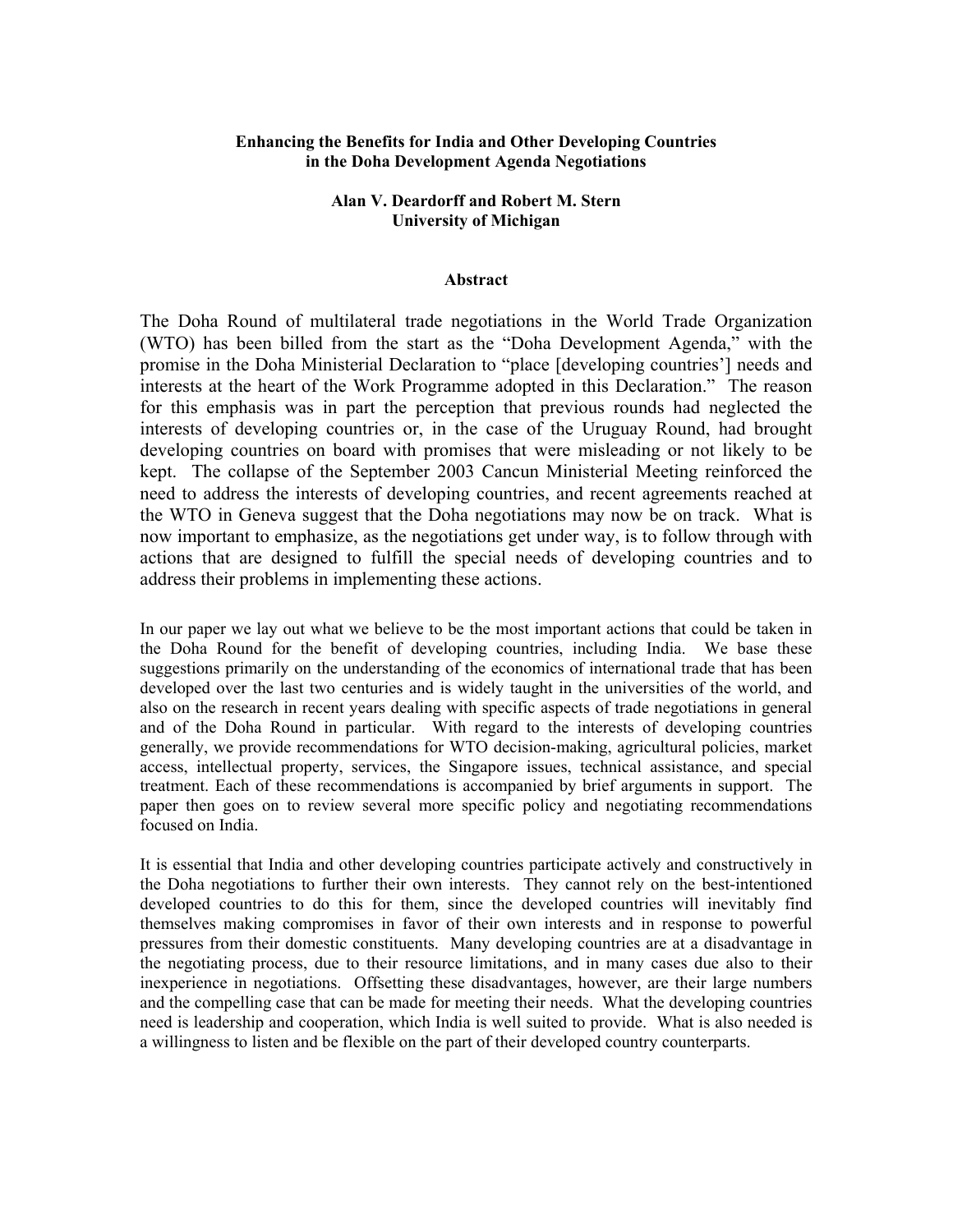#### **Enhancing the Benefits for India and Other Developing Countries in the Doha Development Agenda Negotiations**

#### **Alan V. Deardorff and Robert M. Stern University of Michigan**

## **I. Introduction**

The Doha Round of multilateral trade negotiations in the World Trade Organization (WTO) has been billed from the start as the "Doha Development Agenda," with the promise in the Doha Ministerial Declaration to "place [developing countries'] needs and interests at the heart of the WorkProgramme adopted in this Declaration."<sup>1</sup> The reason for this emphasis was in part the perception that previous rounds had neglected the interests of developing countries or, in the case of the Uruguay Round, had brought developing countries on board with promises that were misleading or not likely to be kept. After the December 1999 Seattle Ministerial Meeting, in which negotiations foundered in part on the conflicting objectives of developed and developing countries, those who sought agreement in November 2001 to initiate a new round at Doha were determined not to repeat that experience. The collapse of the September 2003 Cancun Ministerial Meeting has reinforced the need to address the interests of developing countries, and it is hoped that the Doha negotiations can be put back on track. What is important to note in this connection if that there is attention in virtually every section of the Doha document to the special needs of developing countries, and especially to their problems of implementation of any agreement that might be reached. $2$ 

In this paper we lay out what we believe to be the most important actions that could be taken in the Doha Round for the benefit of developing countries, including India. We base these suggestions primarily on the understanding of the economics of international trade that has been developed over the last two centuries and is widely taught in the universities of the world, and also on the research in recent years dealing with specific aspects of trade negotiations in general and of the Doha Round in particular.

We recognize that developing countries are a diverse group, and that any change in policy may be beneficial for some of them while it hurts others. This is inevitable, and should be attended to by institutions that are capable of providing country-specific assistance. The WTO must provide a structure within which countries can prosper, and that is what our recommendations are directed toward.

Since our paper is intended to be a quick and accessible read for those involved in or attempting to influence the negotiations, we first present in Section II a series of individual recommendations under several headings, each buttressed by only the briefest of explanations and references to the literature. Those who seek a more complete discussion can consult that literature. Then, in Section III, we present some recommendations for India with regard to its negotiating positions in

<span id="page-3-0"></span> $1$  WTO (2001b, para. 2).

<span id="page-3-1"></span><sup>&</sup>lt;sup>2</sup> To this end, the Ministerial Declaration includes the words "development" and "developing" a total of 63 times in its ten pages and 52 paragraphs. "Development" appears 39 times and "developing" 24. For comparison, "WTO" appears 38 times and "trade" 65. The Doha Declaration certainly pays lip service, at least, to economic development.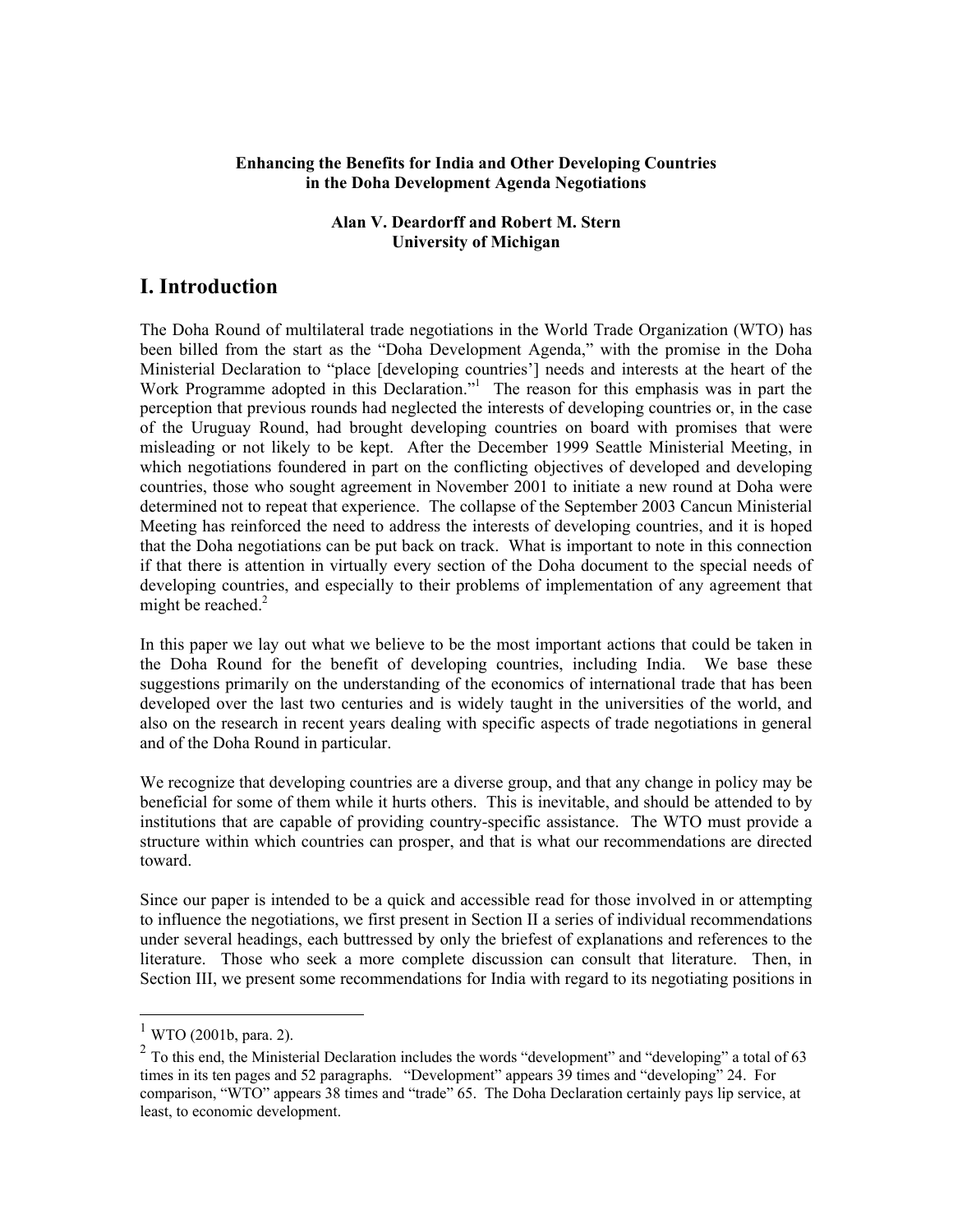the Doha Round as well as related domestic policy positions. Conclusions are provided in Section IV.

We recognize that India played a pivotal role in the November 2001 meeting in Doha and in the September 2003 meeting in Cancun on its own behalf and on behalf of other developing countries. Much of what follows therefore is intended especially to clarify India's interests in the Doha Development Agenda, which coincide in many respects with the interests of other developing countries, and to assist in the formulation of negotiating strategies for these various countries.

We begin, below, with a point that is not really economic in nature, concerning the perceived legitimacy of negotiations and decision-making in the WTO. We then turn to the major issues being addressed in the Doha Round negotiations and the positions that we believe that India and other developing countries should take, in their own interests, on those issues. We also hope that, if the expressed intent of these negotiations to foster economic development is more than window dressing, negotiators for the industrialized countries too will favor these positions, even when they may run counter to some of the domestic interests that they represent.

# **II. Recommendations[3](#page-4-0)**

### *WTO Decision Making*

**Recommendation:** The WTO should establish a formal structure for its negotiations that will assure every developing-country member that its interests are represented in a manner that is commensurate with the importance of these members and their needs for the future of the world economy.

**Argument:** Although final decisions are made in the WTO by consensus, every member country ostensibly having a veto, in practice the important decisions come earlier, as texts are drafted and are to be adopted by the larger group. In this process of drafting and then in negotiations on the content of these texts, many developing countries believe that they or their interests are being ignored. The Director General (DG) of the WTO has often organized these discussions among a subset of WTO members in the so-called Green Room Group. While the DG has attempted to represent developing-country interests in this group by including a selection of such countries, the process has been too *ad hoc* to inspire confidence in developing countries that they really have a voice.<sup>4</sup> More recently, in the run up to the Cancun meeting and thereafter, a new and equally *ad hoc* form of this process has been the "mini-ministerial meetings" that have been held in various locationsamong, again, a subset of WTO member countries.<sup>5</sup> It is true that more fruitful negotiations are possible within a smaller group than in the presence of the entire WTO membership, but priority should be given to organizing this process in a way that will be, and will be seen to be, fully representative of developing country interests.

<span id="page-4-0"></span> $3$  Most of what follows has been adapted from Deardorff and Stern (2003).

<span id="page-4-1"></span><sup>&</sup>lt;sup>4</sup> See Deardorff and Stern (2002).

<span id="page-4-2"></span> $5$  See, for example, Miller (2003) reporting on the third such meeting of 25 trade ministers, held in Montreal, July 28-30, 2003.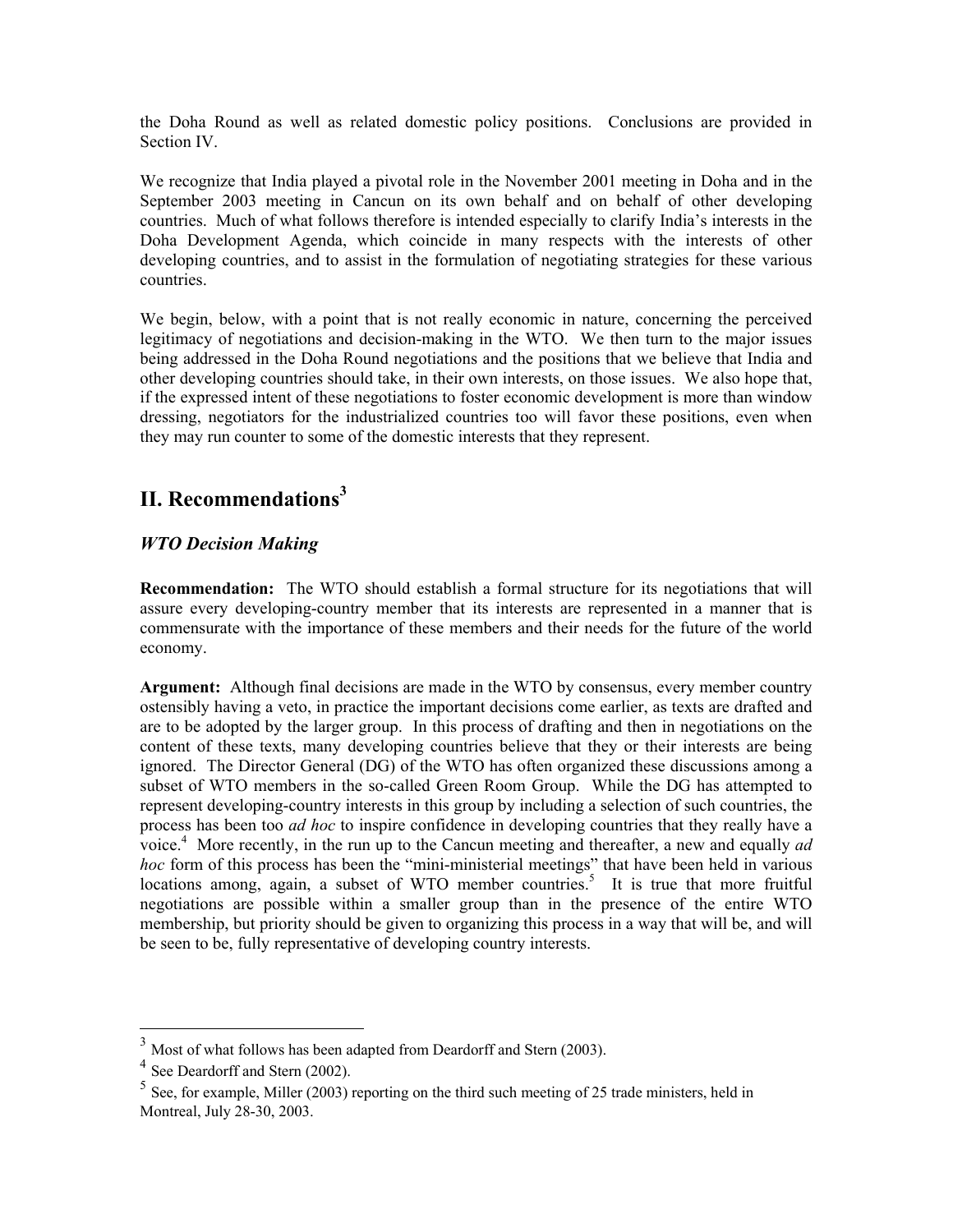#### *Agricultural Policies*

**Recommendation:** Developed countries must commit to reducing their production and export subsidies that stimulate production of those agricultural products that are of export interest to developing countries, as well as these and other policies including import tariffs and other barriers that reduce world prices of these products, and there must be a clear and explicit schedule for eliminating the effects of these policies completely and in a timely fashion.

**Argument:** Agricultural policies often have the effect, and sometimes the form, of subsidies to production and/or export. In theory, while such policies reduce prices to world consumers, creating a benefit that is more than offset by the cost to the subsidizing country, the lower world price inflicts net cost on countries that also export the same product. World prices are also reduced by high tariffs and by other import barriers on many agricultural products. Developing countries often are affected adversely, and the cost is borne disproportionately by their rural and poor populations. The world trading system in general, and its developing-country members in particular, need not object to government support given to farmers if it does not expand production and/or lower price; such non-distorting transfers within a country, if they can be achieved, are a matter for a country's own taxpayers and government to decide. On the other hand, it must be recognized that transfers that are not directly related to production or trade may nonetheless expand output if they permit a farmer to continue production who otherwise would not do so. Negotiations on agricultural policies must therefore focus carefully on the full effects of all agricultural policies and assure that they do not distort international prices in a way that undermines the abilities, especially of developing countries to exploit their comparative advantage.<sup>6</sup>At the same time, to the extent that rationalization of these policies raises world prices of commodities that are important for low-income consumers, especially in net importing developing countries, income transfers may be necessary to avoid increased hardship.

### *Market Access*

 $\overline{a}$ 

**Recommendation 1:** Both developed and developing countries should commit to reducing their most restrictive trade barriers, including the elimination of all quotas and the substantial reduction of their highest import tariffs, and also the rationalization of tariff escalation and rules of origin<sup>7</sup> that are biased against developing country exports.

**Argument:** For various reasons the highest trade barriers that exist today are predominantly on imports of the products most readily exported by developing countries, in particular apparel. Because these products tend to be labor intensive, such barriers undermine the ability of developing countries to pursue their comparative advantage as labor-abundant countries, thus adding to the already massive handicaps that these countries often bear. At the same time, the

<span id="page-5-0"></span> $6$  See Brown et al. (2003) for one among many studies of the effects of reducing agricultural subsidies and tariffs. They also report effects for multilateral liberalization in manufactures and services, as well as several exercises in regional liberalization, many of which are relevant for other recommendations that we discuss below.

<span id="page-5-1"></span><sup>7</sup> Escalation is the common pattern of higher tariffs on processed goods than on semi-processed goods and inputs, a pattern that creates effective protection on final goods that is higher than nominal protection and that makes it particularly difficult for developing countries to expand into final-goods production. Rules of origin are necessary in free trade areas (FTAs), in which the member countries retain different external tariffs, in order to determine whether a good qualifies for tariff-free treatment within the FTA. These rules take many forms and often discriminate against developing countries.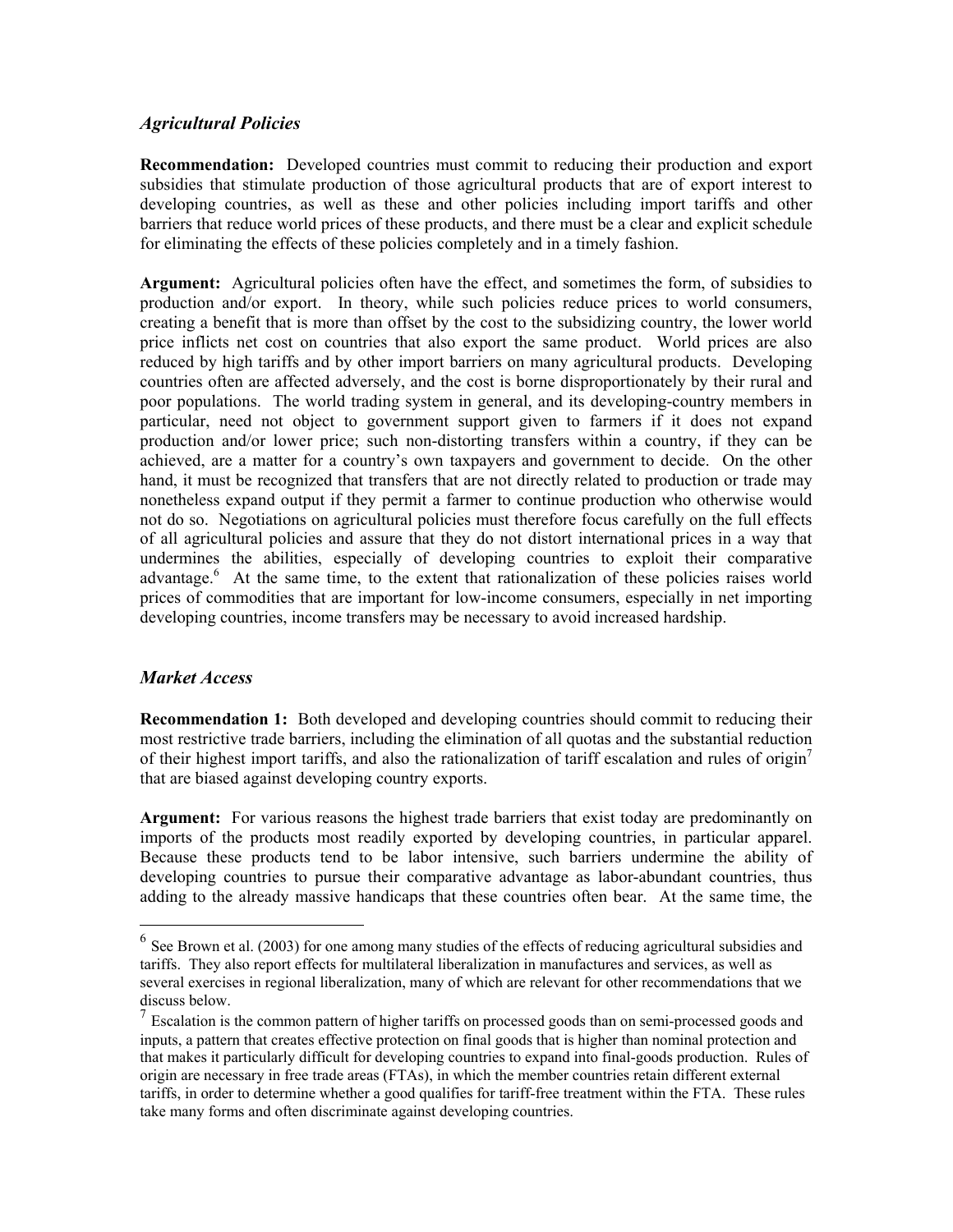trade barriers in the developing countries themselves are often more restrictive than those in the developed countries and cover a much wider variety of products. These barriers also interfere with the abilities of the developing countries to trade with each other. And more importantly, they impose costs both on their own industrial users and on final consumers of these products. Like any meaningful liberalization, reducing these trade barriers will stimulate strong resistance in the countries that commit to do it. But efforts should be focused on overcoming that resistance, and perhaps on providing compensation to those domestic interests who will be hurt by it, rather than on resisting the liberalization itself. It is such resistance to liberalization that has led the world to its current regime of trade that, although it is liberal to an unprecedented degree, nonetheless remains restricted in those industries most important to the export success of developing countries.

**Recommendation 2:** The rules for administered protection – safeguards, countervailing duties, and anti-dumping – should be redrafted to focus their use on cases of legitimate economic justification, but to discourage their use as protectionist devices that limit market access.

**Argument:** It is widely acknowledged among economists that most if not all uses of antidumping laws, and many uses of safeguard and countervailing duty laws, are not justified by inappropriate or harmful behavior on the part of foreign exporters.<sup>[8](#page-6-0)</sup> Rather, these uses of administered protection have become the tools of choice for industries seeking protection for conventional (self-interest) reasons in a world where legislated protection is constrained by the GATT/WTO. Unfortunately, even though the amount of trade covered by actual administered protection is small compared to trade covered by MFN tariffs and other barriers, the threat of action under these laws is pervasive and affects trade much more widely. This threat, even where no actions are taken, discourages trade and fosters collusion among world suppliers, thereby reducing world welfare. Like so many trade barriers, the costs of administered protection may be especially severe for developing countries that are often its targets. These costs include not only the usual production and consumption costs of trade restrictions, but also the costs of participating in the legal proceedings involved. Even more unfortunately, the trend today seems to be for developing countries to enact such laws of their own, thus not only further restricting their own trade, but also wasting their own resources on the administration of these laws. Some means needs to be found to reverse this trend, perhaps by limiting the criteria in the WTO for action under these various forms of administered protection.

**Recommendation 3:** WTO rules governing the formation of Preferential Trading Relationships (PTRs) should be revised to insure that they contribute to the liberalization and simplification of the multilateral trading system.

**Argument:** Article XXIV of the GATT was drafted when PTRs were envisioned as a small number of largely isolated groups of countries, rather than the proliferation of overlapping free trade areas and customs unions that we see today. Free trade areas especially, with their complex rules of origin and with their tendency to be formed between pairs of countries, contribute to a trading system that discourages the multilateral sourcing of supply chains that constitutes much of the promise of modern technology and globalization. Furthermore, many PTRs today are negotiated in overlapping "hub and spoke" arrangements that limit trade among the spokes, and

<span id="page-6-0"></span><sup>8</sup> Appropriate uses of these laws would include: facilitating adjustment to injurious import surges (safeguards); offsetting the distortionary effects of those subsidies that are not themselves corrections for market distortions (countervailing duties); and prevention of dumping that is plausibly predatory – that is, dumping intended to secure a dominant market position and permit later price increases (anti-dumping). See Deardorff (1987, 1989).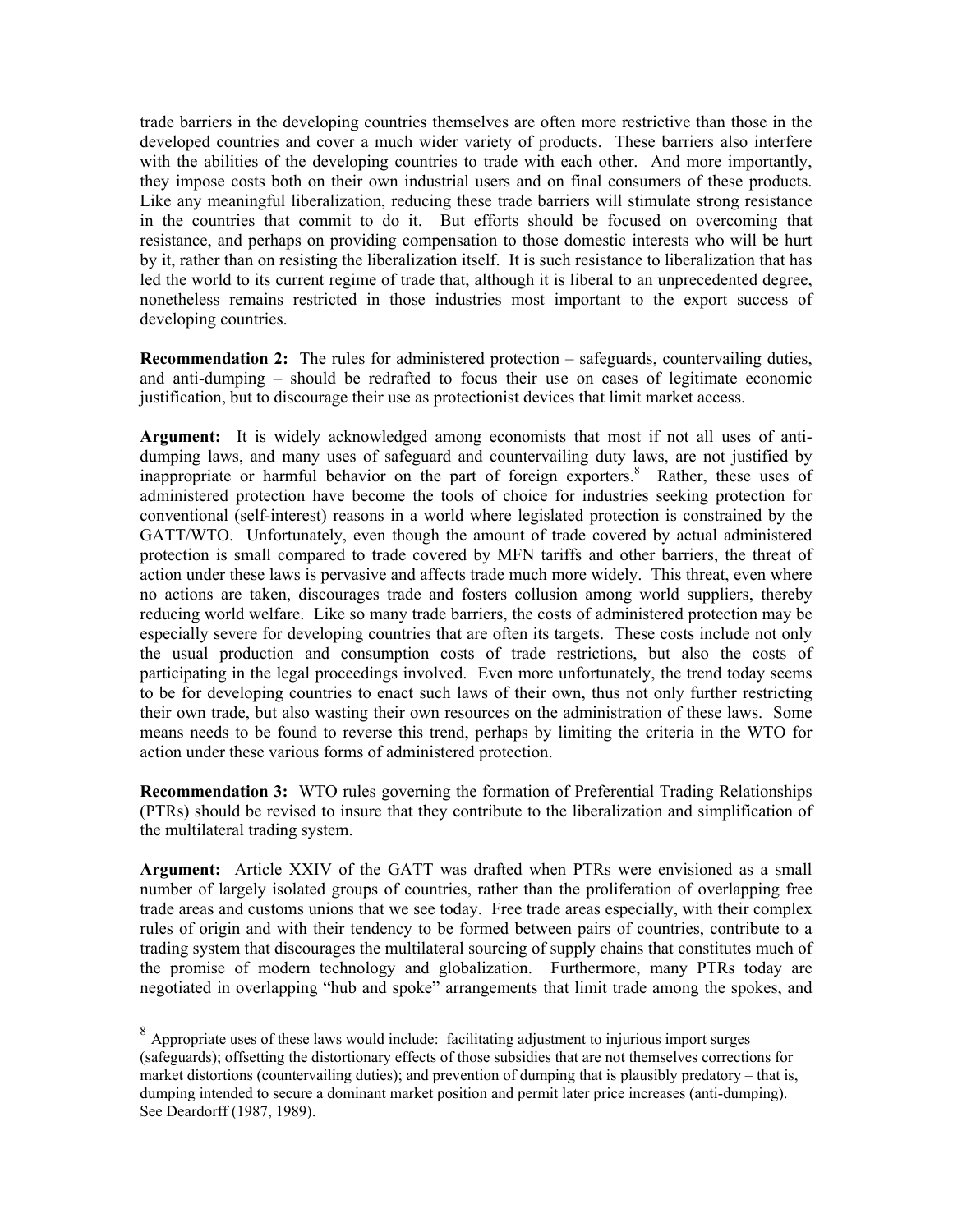these spokes are most often occupied by developing countries, so that trade patterns among them are distorted. What is needed is an amendment to Article XXIV that would govern the expansion of the membership in these arrangements, as well as the relationships among overlapping PTRs, so as to assure that their proliferation moves the world toward, and not away from, more liberal world trade<sup>[9](#page-7-0)</sup>

### *Intellectual Property*

**Recommendation:** The Doha-Round negotiations should deliver on the promise at Doha to provide needed flexibility for developing countries to gain access to essential pharmaceutical products, and in the spirit of that Declaration, they should also provide similar flexibility for other products, such as those of biotechnology and information technology, that are needed to improve the health and facilitate the progress of developing countries.

**Argument:** Intellectual property (IP) protection is inherently the result of a tradeoff between incentives for innovation and creative endeavor, on the one hand, and both economic efficiency and distribution of income, on the other. IP protection favors the former at the expense of the latter, and an enlightened policy would strike a balance between these opposing objectives. As originally formulated, the WTO agreement on Trade Related Intellectual Property Rights (TRIPS) failed to strike such a balance, requiring instead protection at a high level for all WTO member countries regardless of their needs and abilities to pay for the affected products.<sup>10</sup> In the pharmaceutical industry, the mistake became apparent as diseases have spread and could not be contained, leading to the special agreement in  $\text{Doha}^{11}$ . But the principle applies much more generally than just to pharmaceuticals targeting the three diseases identified in that agreement. Now that the means of backing off from the extreme protection provided by TRIPS has been acknowledged, the same procedure needs to be provided much more broadly, not only to other products that can improve health in developing countries, but also to products that embody technologies that can raise their productivity.

#### *Services*

 $\overline{a}$ 

**Recommendation:** Negotiations on trade in services should be pushed ahead, with attention given not only to the service industries of greatest interest to developed country exporters, but also to activities in which developing countries may have comparative advantage, such as outsourcing and the movement of natural persons.

**Argument:** The inclusion in the WTO of the General Agreement on Trade in Services (GATS) accomplished little or no actual liberalization during the Uruguay Round, but progress has been made since then in selected sectors of greatest export interest to developed countries. One can

<span id="page-7-0"></span> $9^9$  See Bhagwati et al. (1999) for several analyses of whether regionalism helps or hinders the progress toward multilateral liberalization. After comparing multilateral and regional liberalization scenarios, we – in Brown et al. (2003, p. 827) – conclude that "realisation of the very significant benefits of multilateral liberalisation may be jeopardized by pursuing these [regional] arrangements."

<span id="page-7-1"></span> $10$  That would not necessarily undermine the case for IP protection to promote innovation. But combined with the small addition to incentives that obtains when poor markets are added to the protected rich ones, world welfare can be argued to fall with the extension of IP protection to all poor country markets. See Deardorff (1990).

<span id="page-7-2"></span> $11$  See WTO (2002a).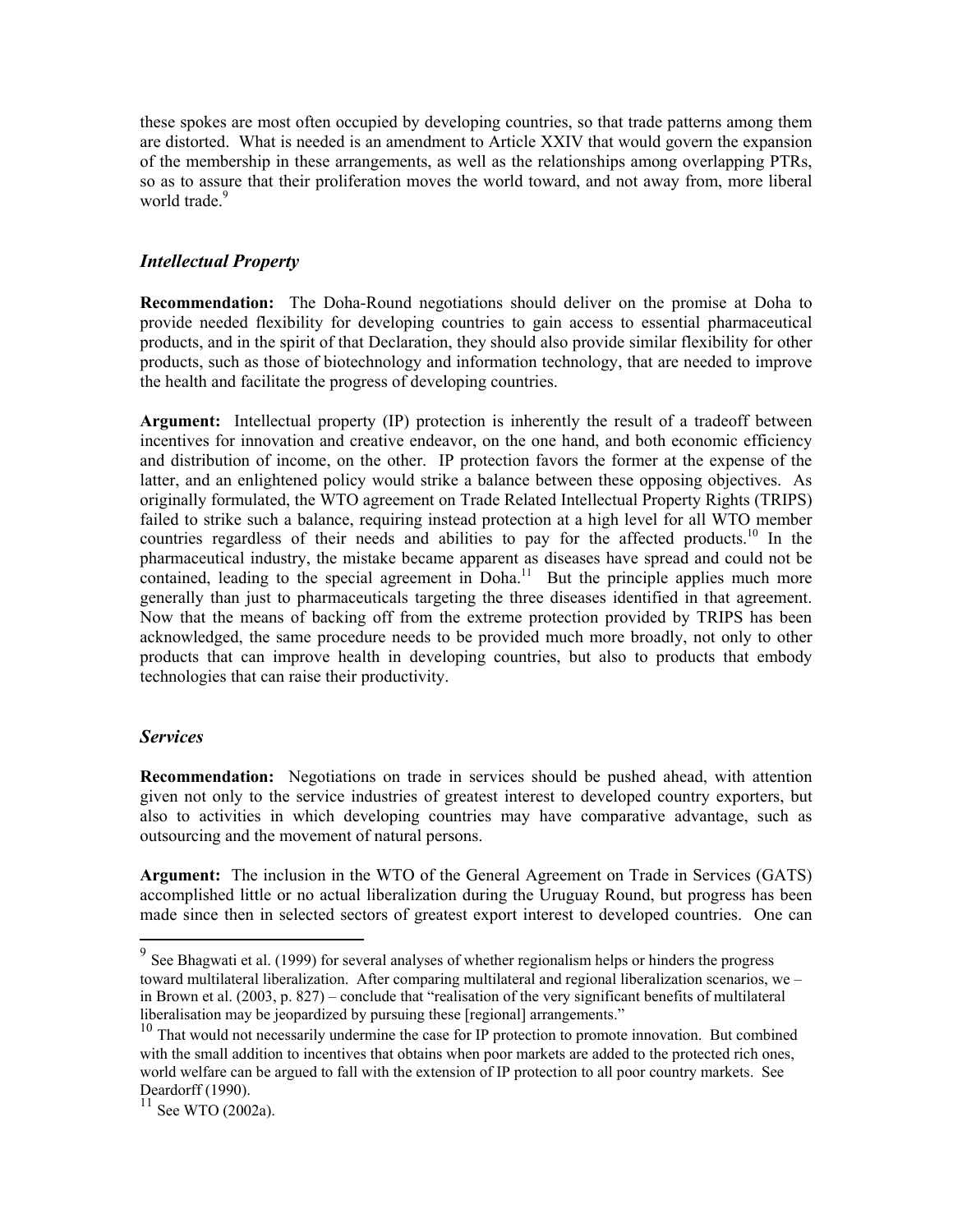expect those countries to pursue these interests in other service sectors during the current round. That is beneficial for developing countries, even though their own service providers may suffer as a result, because the countries' success in development depends heavily on access to the high quality, low cost services that competitive world-class firms can provide. Developing countries stand to gain especially if certain service sectors, such as maritime shipping, can be made more competitive. However, the danger is that GATS negotiations will confine themselves only to service sectors of export interest to developed countries, and that would be unfortunate. Developing countries need to pursue their own interests in these negotiations, and these interests arise most obviously in those labor-intensive services where they may have comparative advantage, such as outsourcing and the movement of natural persons. Whether they will be allowed to pursue these interests depends on how the negotiations proceed. If for example liberalization of movement is limited to highly skilled and highly trained persons, then developing countries may have little to gain. But if it is extended to short-term movement of less skilled workers, then the GATS could become a vehicle for significant benefits to developing country populations. This is unlikely to be accomplished, however, if the developing countries must negotiate for it alone. What is needed is not only for developing countries to negotiate as a group, but also for the GATS negotiations to be joined by those industries within the developed world that stand to benefit from the services of workers who are either temporarily from, or working within, developing countries.

### *Singapore Issues*

**Recommendation:** Negotiations on the Singapore Issues should proceed cautiously, taking due account of the difficulties many developing countries would have in conforming to whole new sets of procedural obligations, especially on investment and competition policies.

**Argument:** The Singapore Issues – trade and investment, competition policy, government procurement, and trade facilitation – all involve the potential for rules that would, in principle, be very beneficial to developing countries. There are two dangers here, however. One is that the impetus for these negotiations, particularly on investment and competition policies, comes mostly from the developed world, and especially from large corporate interests based there. These forces may well push their own interests unduly, as in the TRIPS agreement during the Uruguay Round. Second, even if well-balanced agreements could be reached on each of these issues, implementation of each agreement would inevitably require creation of yet more bureaucratic and procedural infrastructure, something that many developing countries can ill afford. Some progress on these issues would be desirable, but it should be slow and careful progress, with difficult adjustments postponed until developing countries have gone further in assimilating their previous WTO commitments.

#### *Technical Assistance*

**Recommendation:** The WTO needs to agree on both formal mechanisms for providing the kinds of technical assistance to developing countries that were specified in the Doha Declaration, and on the means to finance that assistance.

**Argument:** The Doha Declaration mentions frequently the need to assist developing countries in their efforts to trade and to comply with their WTO obligations. Many of the issue areas in the Declaration include acknowledgement that developing countries find compliance difficult, and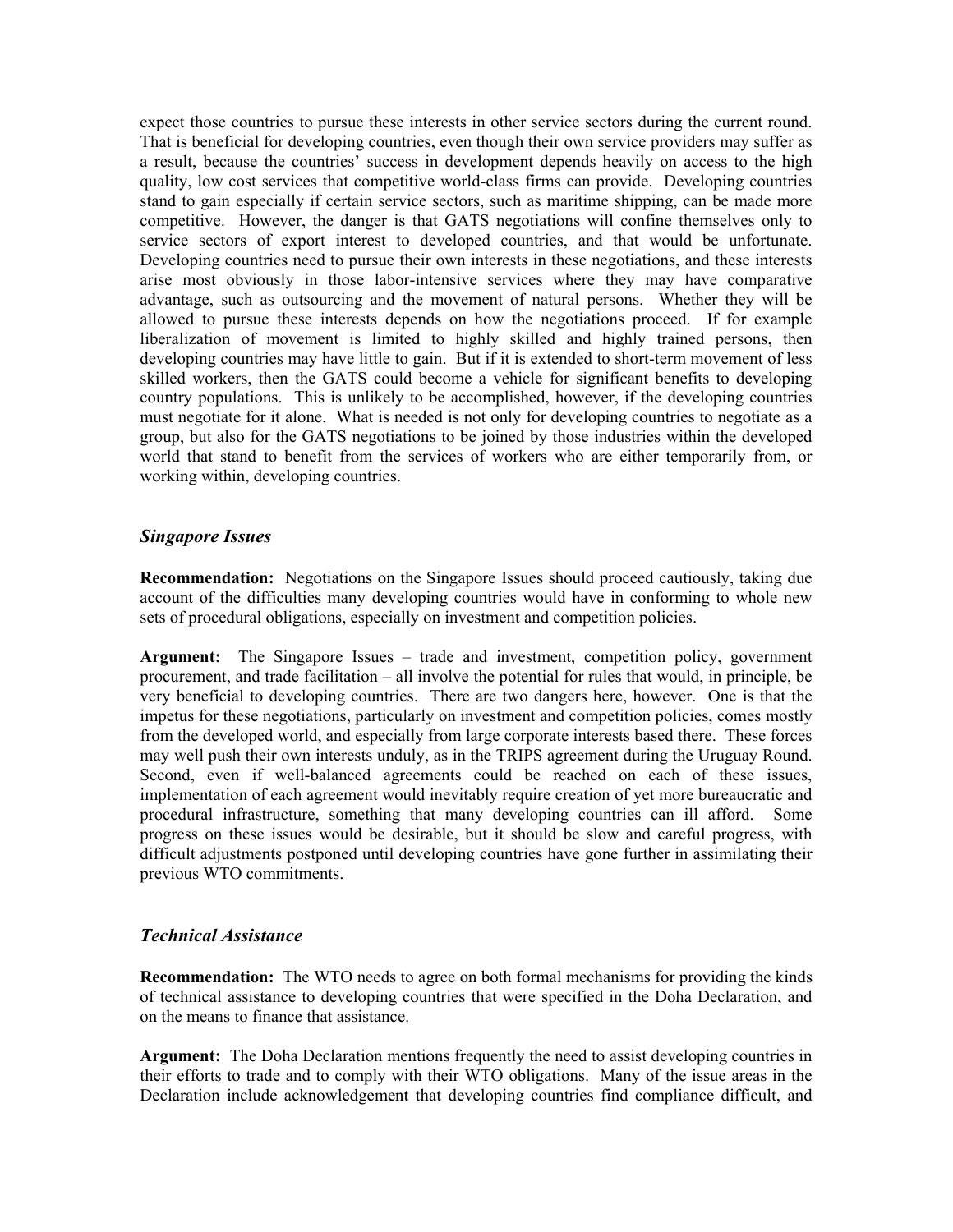that they require special assistance. In addition, a separate item in the Declaration addresses Trade Facilitation, and another Technical Cooperation and Capacity Building, both of which are specifically directed toward helping developing countries to become better integrated into the world trading system. However, it is not clear how this promise will be implemented in practice. The WTO itself is a small organization and ill equipped to provide the level of assistance required. If the assistance is left to be provided by individual developed countries, it will confront the same provision-of-public-good problem that hinders development aid, in addition to difficulties of coordinating assistance so that it will not run at cross purposes. The negotiators in the Doha Round need to create, and especially to provide funding for, the institutional facilities that will deliver this assistance.

### *Special Treatment*

**Recommendation:** The Doha Round should provide "special and differential treatment" of developing countries, and especially of the least developed countries, but this treatment should entail assistance with bearing the costs and fulfilling the obligations of the agreement, *not* exemption from the provisions for their own market liberalization.

**Argument:** The phrase "special and differential treatment" in the old GATT too often meant exempting developing countries from liberalizing their own trade. The phrase appears again in the Doha Declaration, though without specifying what it will mean in this case.<sup>12</sup> It is to be hoped that, this time around, it will not mean continued protection, but rather acknowledgement of the adjustment costs of liberalization and a plan to provide assistance with bearing those costs. Such assistance is likely to include longer periods of time to comply with WTO rules, but it must also include financial and technical assistance, as discussed above.

## **III. Recommended Negotiating and Domestic Policy Positions for India**

Mattoo and Subramanian (2003) have reviewed the major challenges that India faces in designing and implementing their domestic and external policies in the context of India's engagement in the Doha Development Agenda negotiations. Their recommendations are as follows:

**Industrial tariffs**—Reduce own bound and actual tariffs and seek to reduce tariffs in other countries, especially in textiles, clothing and footwear.

**Agriculture**—End domestic policies that discriminate against agriculture. Push for liberalization on a global basis and consider joining the Cairns group.

**Services**—Pursue further domestic liberalization, emphasizing competition more than a change of ownership, and greater use of GATS to precommit to future liberalization. Create inter-modal negotiating linkages to enhance the scope for export of services through greater mobility of labor and capital. Strengthen domestic regulations and push for stronger multilateral disciplines on regulatory barriers to trade.

<span id="page-9-0"></span><sup>12</sup> WTO (2002b, para. 44).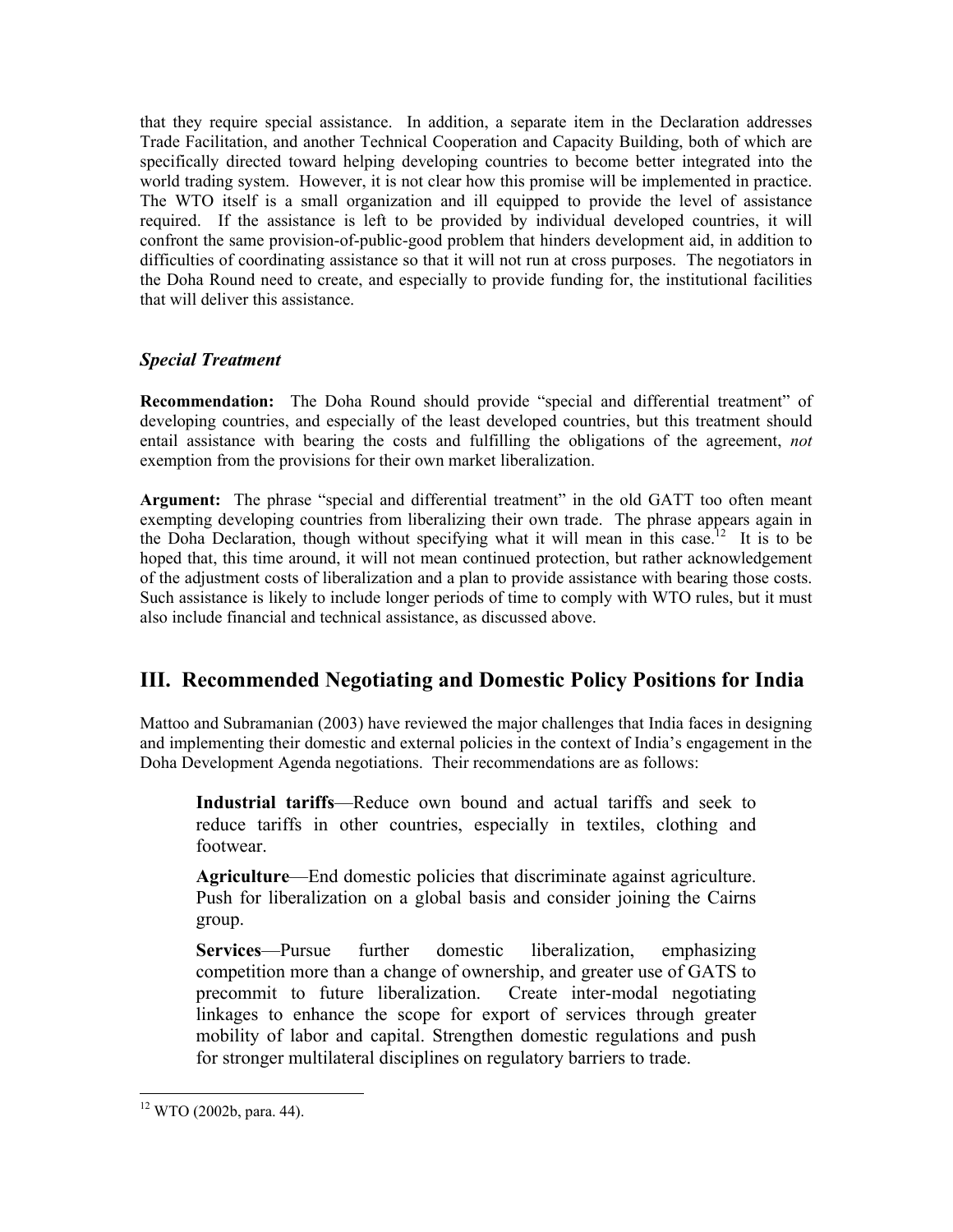**Electronic commerce**—The current WTO decision on duty-free treatment has little meaning since quotas and discriminatory internal taxation are still permitted in many cases. Therefore, widen and deepen the scope of cross-border supply commitments under GATS on market access (prohibiting quotas) and national treatment (prohibiting discriminatory taxation) to ensure that current openness continues in areas of export interest like software and database services.

**TRIPs**—Change IP legislation to ensure that India can withdraw its TRIPs commitments in the event of TRIPs noncompliance by trading partners that affects India's exports adversely. Institute workable systems for protecting traditional knowledge domestically in order to seek their replication internationally. Use India's new competition policy and use judicious compulsory licensing to mitigate the egregious impacts of the TRIPs agreement.

**Preferential agreements**—Argue for inclusion of compensation provision for third countries adversely affected by trade diversion.

**Competition policy**—Strengthen implementation of India's new competition law and be open to the development of meaningful multilateral disciplines, which ideally would also cover anti-dumping and international cartels.

**Standards**—Strengthen disciplines on mutual recognition agreements (MRAs) to ensure that they are non-discriminatory. Push for multilateral disciplines on domestic regulations in goods and services based on the necessity test. Improve domestic standards*.* And on labor standards*,* be proactive in the ILO while resisting attempts to bring the issue into the WTO.

**Government procurement**—Be open to creation of multilateral disciplines, but link to the elimination of barriers to trade in goods and services, so that foreign procurement contracts can be contested in areas of comparative advantage, such as labor services.

**Investment**—Be willing to discuss multilateral disciplines, but examine case for preserving discretion beyond that provided by strengthened competition policy.

**Anti-dumping**—Curtail domestic use of anti-dumping. Argue for drastic reform of multilateral anti-dumping rules to eliminate current protectionist use, ideally by subjecting them to competition policy.

### **IV. Conclusion**

This paper has touched only on what we take to be the major issues affecting India and other developing countries in the Doha Round. There are many other issues of importance to these countries, and the issues addressed here also involve many details that we have not been able to include. It is essential that India and other developing countries participate actively and